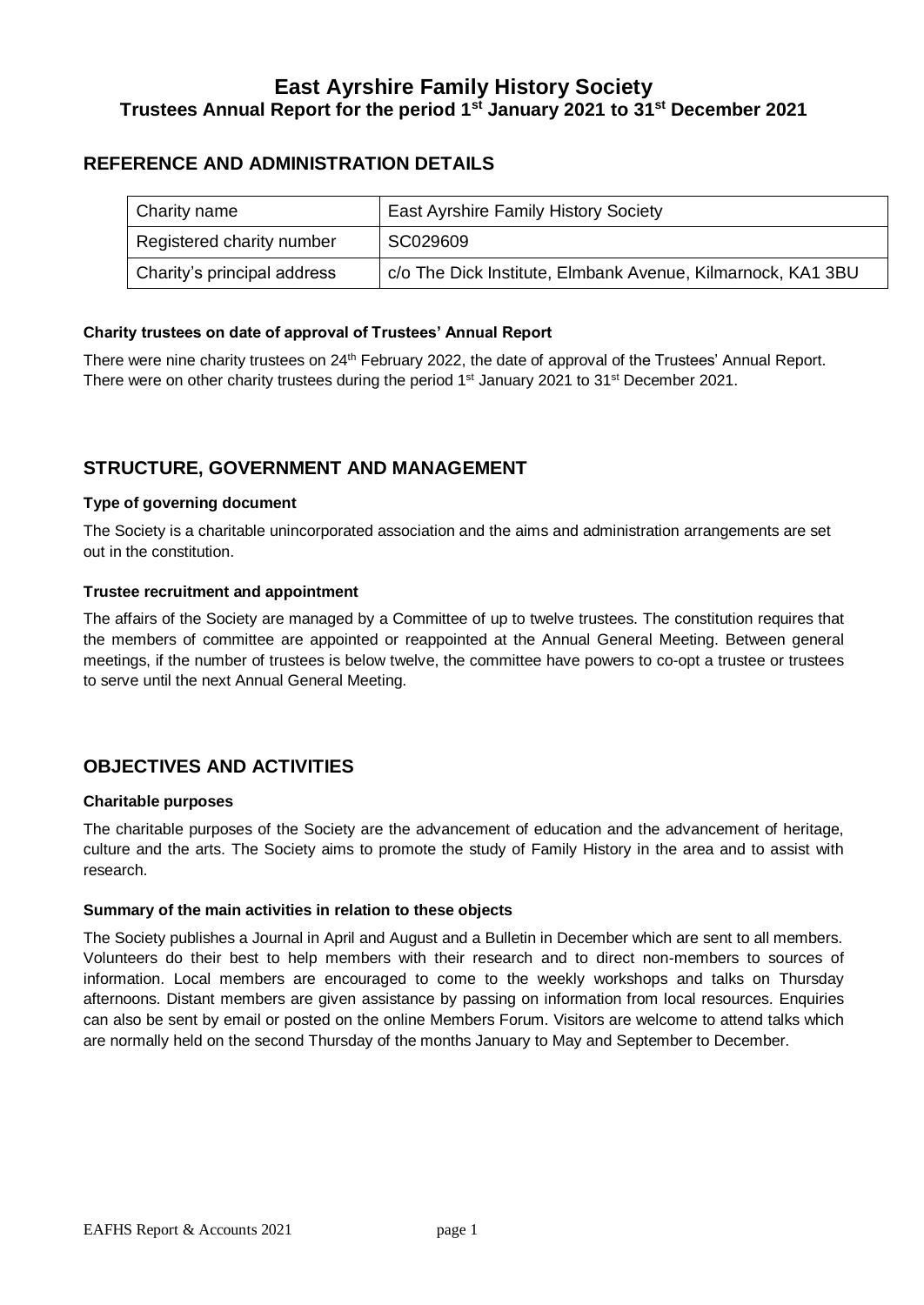### **ACHIEVEMENT AND PERFORMANCE**

#### **Summary of the main achievements of the charity during the financial period**

#### **Workshops**

In normal circumstances workshops are held most weeks. Members have the opportunity to carry out research, to speak about their particular interests and to socialise. This year workshops were only able to resume on 2<sup>nd</sup> September and, because of Covid precautions, with limited access to Society resources.

#### **Talks**

Prior to March 2020, meetings with speakers were held in a different venue on the second Thursday of the months January to May and September to December. With that venue being unavailable when it was possible to resume meeting in September 2021, it was decided to hold the talks in the afternoon in the same venue as the workshops on a trial basis. The second Thursday in September was used to hold the AGM. On October 14th there was a talk about *Mary Somerville – Queen of 19th Century Science* and on 11th November a talk about *Ayrshire at War*.

#### **Committee Meetings**

Committee meetings were held online on a limited basis until resuming normally at the end of September. A few members met in the chairman's garden on  $22<sup>nd</sup>$  July to help with the mailing of the August Journal.

#### **Annual General Meeting**

Due to the continuing Covid-19 restrictions the 2021 AGM was held over from May until 9<sup>th</sup> September 2021, the week after meetings of the Society were able to resume. Sixteen members attended, which was a good number in the circumstances.

#### **Projects**

The transcription of some historical Kilmarnock Academy Admission Registers remains to be completed.

#### **Meetings and events attended by representatives of the Society during the year**

Online presentation by FindMyPast on 29<sup>th</sup> July to mark the launch of access to additional Scottish records. SAFHS Council Meetings held online on 13<sup>th</sup> March and 23<sup>rd</sup> October SAFHS Conference held online on 17<sup>th</sup> April

#### **FINANCIAL REVIEW**

#### **Brief statement of the charity's policy on reserves**

The Trustees review on a monthly basis the bank balance, receipts and payments and are aware of financial commitments such as room hire. It is policy to hold at least a year's operating costs in reserve in general funds. Additional reserves allow expenditure on special items, events or projects to be considered.

#### **Details of any deficit**

There was a surplus of £268 for the year.

#### **Donated facilities and services (if any)**

The Society benefits greatly from the voluntary services of its trustees in enabling it to provide services and maximise its charitable purposes.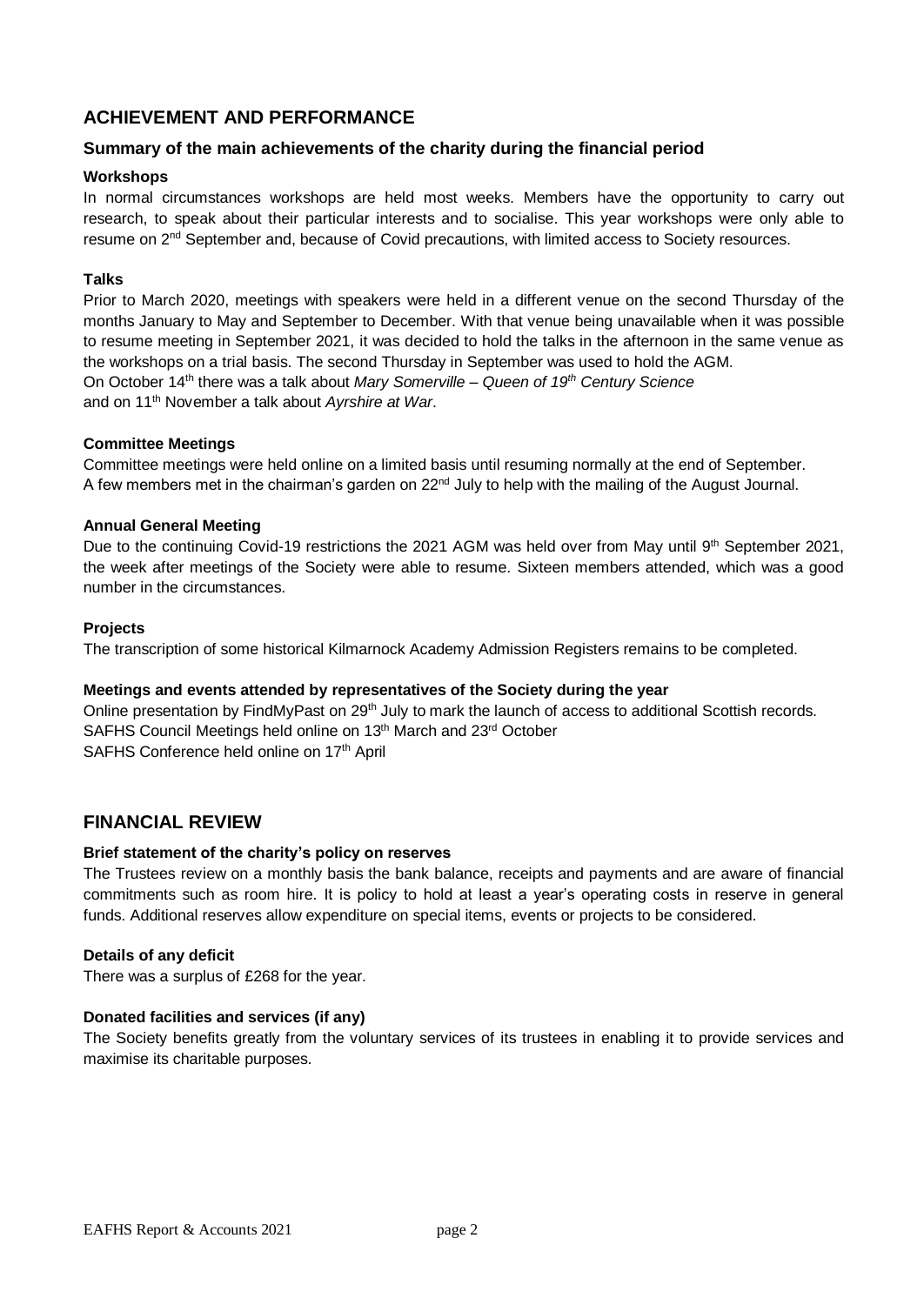# **OTHER OPTIONAL INFORMATION**

#### **Membership**

Total membership at 31st Dec 2021 was 131 (compared with 126 in 2020). By category the numbers are:

- UK & Europe Postal Members = 76
- $\bullet$  Overseas Postal Members = 6
- $e$ -Members = 44
- Additional Family Members = 4
- $\bullet$  Life Member = 1

#### **Website**

The Society website www.eastayrshirefhs.co.uk provides facilities for registered users to obtain or renew membership of the Society. In addition, they have online access to all back issues of our Bulletins and Journals and can participate in a discussion forum. The website also permits any internet user to purchase publications from the extensive range in the website shop. These facilities are of particular benefit to those who are geographically distant from our base in Kilmarnock.

#### **Links with other societies**

The Society is a member of the Scottish Association of Family History Societies [SAFHS] and is represented at their AGM and Council meetings.

The Society keeps in touch with North Ayrshire FHS and with Troon @ Ayrshire FHS.

The Society is a member of the Ayrshire Federation of Historical Societies [AFHS].

The Society has a good relationship with Kilmarnock and District History Group [KDHG] and with Cumnock History Group [CHG].

#### **Approved by the Trustees and signed on their behalf**

Date of Approval 24 / 2 / 2022

Signed by the Chairman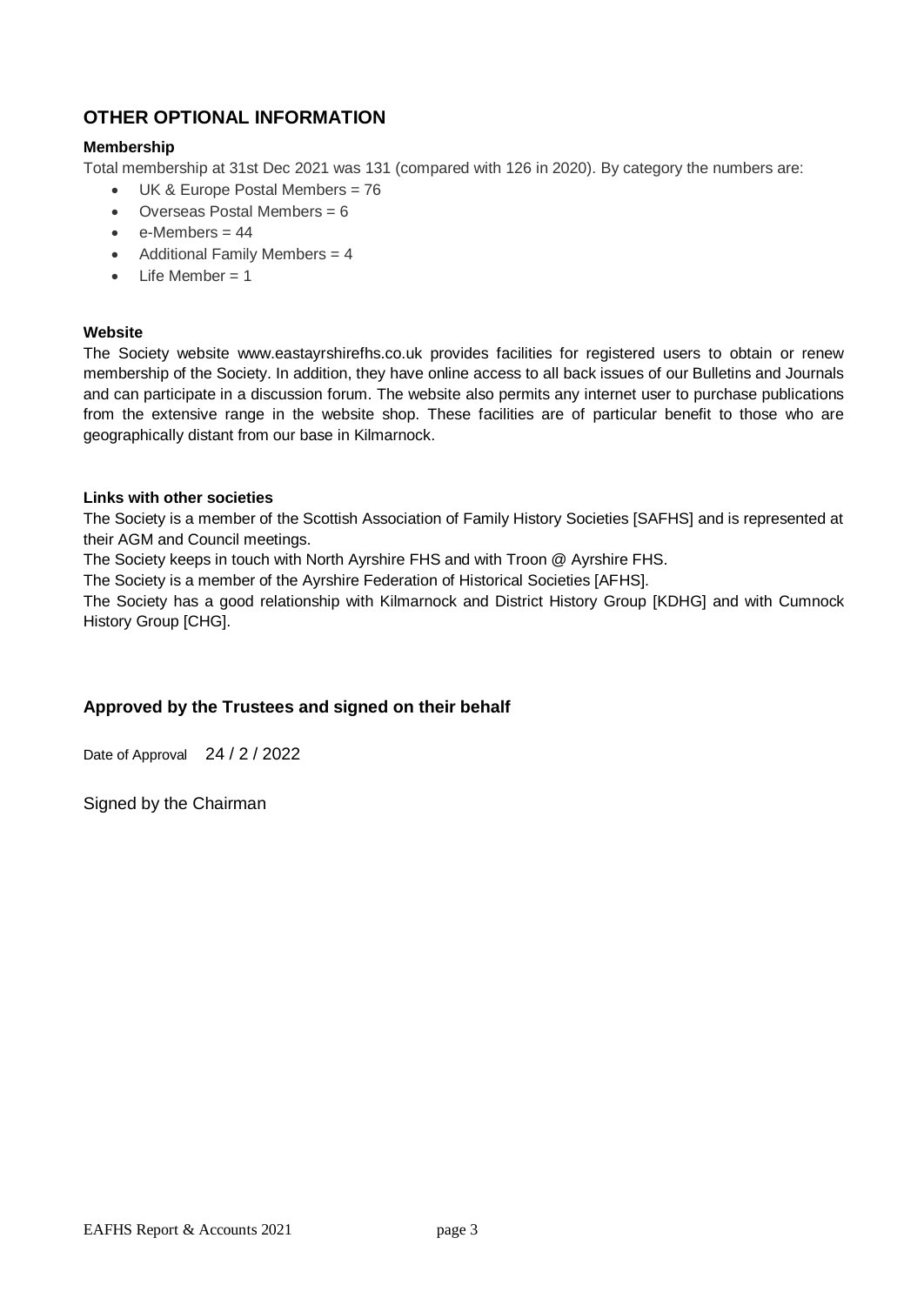# **Statement of Receipts and Payments**

**for the year 1st January 2021 to 31st December 2021**

| <b>Receipts</b>                           | 2021<br>to nearest £ | 2020<br>to nearest £ |
|-------------------------------------------|----------------------|----------------------|
| Donations and refunds                     | 0                    | 72                   |
| Trading receipts                          | 290                  | 85                   |
| Receipts from other charitable activities | 1904                 | 1702                 |
| Grants                                    | 0                    | 0                    |
| Other monies received                     | 7                    | 43                   |
| Total receipts to nearest £               | £2201                | £1902                |

| <b>Payments</b>                                     | 2021<br>to nearest £ | 2020<br>to nearest £ |
|-----------------------------------------------------|----------------------|----------------------|
| Trading payments                                    | 113                  | 0                    |
| Payments relating directly to charitable activities | 1795                 | 1759                 |
| Purchases of assets                                 | 0                    | 47                   |
| Refunds                                             | 25                   | 0                    |
| Governance costs: independent examination           | 0                    | 55                   |
| Other payments                                      | 0                    | 55                   |
| Total payments to nearest £                         | £1933                | £1916                |
| Surplus/deficit for year                            | £268                 | - £14                |

| <b>Gross Income</b> | £2201 | £1902 |
|---------------------|-------|-------|
|                     |       |       |

# All funds are unrestricted

| Please see: |                               |
|-------------|-------------------------------|
| page 5      | for Additional Analysis       |
| page 6      | for the Statement of Balances |
| and page 7  | for Notes to the Accounts     |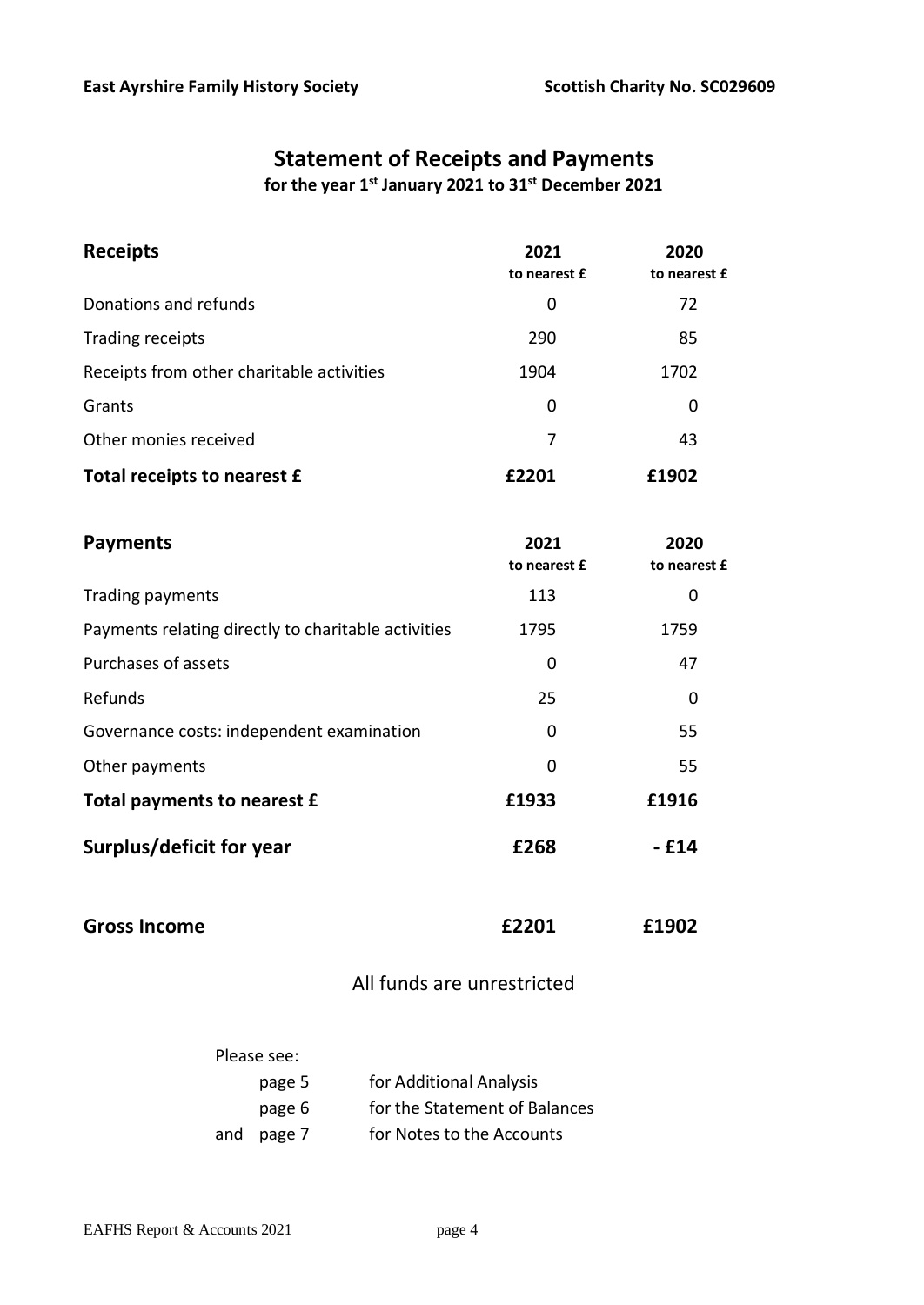# **Additional Analysis**

|                                                           | 2021         | 2020         |
|-----------------------------------------------------------|--------------|--------------|
|                                                           | to nearest £ | to nearest £ |
| <b>RECEIPTS</b>                                           |              |              |
| <b>Trading receipts</b>                                   |              |              |
| <b>Sales of Publications</b>                              | 102          | 52           |
| Royalties from FindMyPast                                 | 188          | 33           |
| <b>ScotlandsPeople Credits</b>                            | 0            | $\Omega$     |
| <b>Total</b>                                              | 290          | 85           |
| Receipts from other charitable activities                 |              |              |
| Membership subscriptions                                  | 1545         | 1468         |
| Money paid by members at meetings                         | 359          | 234          |
| <b>Total</b>                                              | 1904         | 1702         |
| <b>PAYMENTS</b>                                           |              |              |
| <b>Trading payments</b>                                   |              |              |
| Materials for publications                                | 73           | 0            |
| ScotlandsPeople credits                                   | 40           | 0            |
| <b>Total</b>                                              | 113          | 0            |
| Payments relating directly to other charitable activities |              |              |
| Room hire                                                 | 645          | 423          |
| Speakers                                                  | 70           | 30           |
| Postage                                                   | 391          | 439          |
| Printing                                                  | 420          | 417          |
| Mobile broadband fees                                     | 0            | 253          |
| Stationery                                                | 38           | 77           |
| Other operating costs                                     | 231          | 120          |
| <b>Total</b>                                              | 1795         | 1759         |

Please note the following:

#### **RECEIPTS**

#### **Royalties from FindMyPast**

The 2021 amount includes £46 from December 2020.

#### **Money paid by members at meetings**

A total of £359 was raised by payments from members at the weekly meetings from  $16^{th}$  September to  $9^{th}$ December 2021, 13 meetings.

The 2020 amount was from the 7 workshops able to be held between 7<sup>th</sup> January and 12<sup>th</sup> March 2020.

#### **PAYMENTS**

#### **Other operating costs**

The £231 consists of -

£85 to Media Hosting Press for webhosting and security certificate for December 2021 to November 2022, £75 in membership subscriptions to the Scottish Association of Family History Societies and to the Ayrshire Federation of Historical Societies

and £71 for catering at weekly meetings.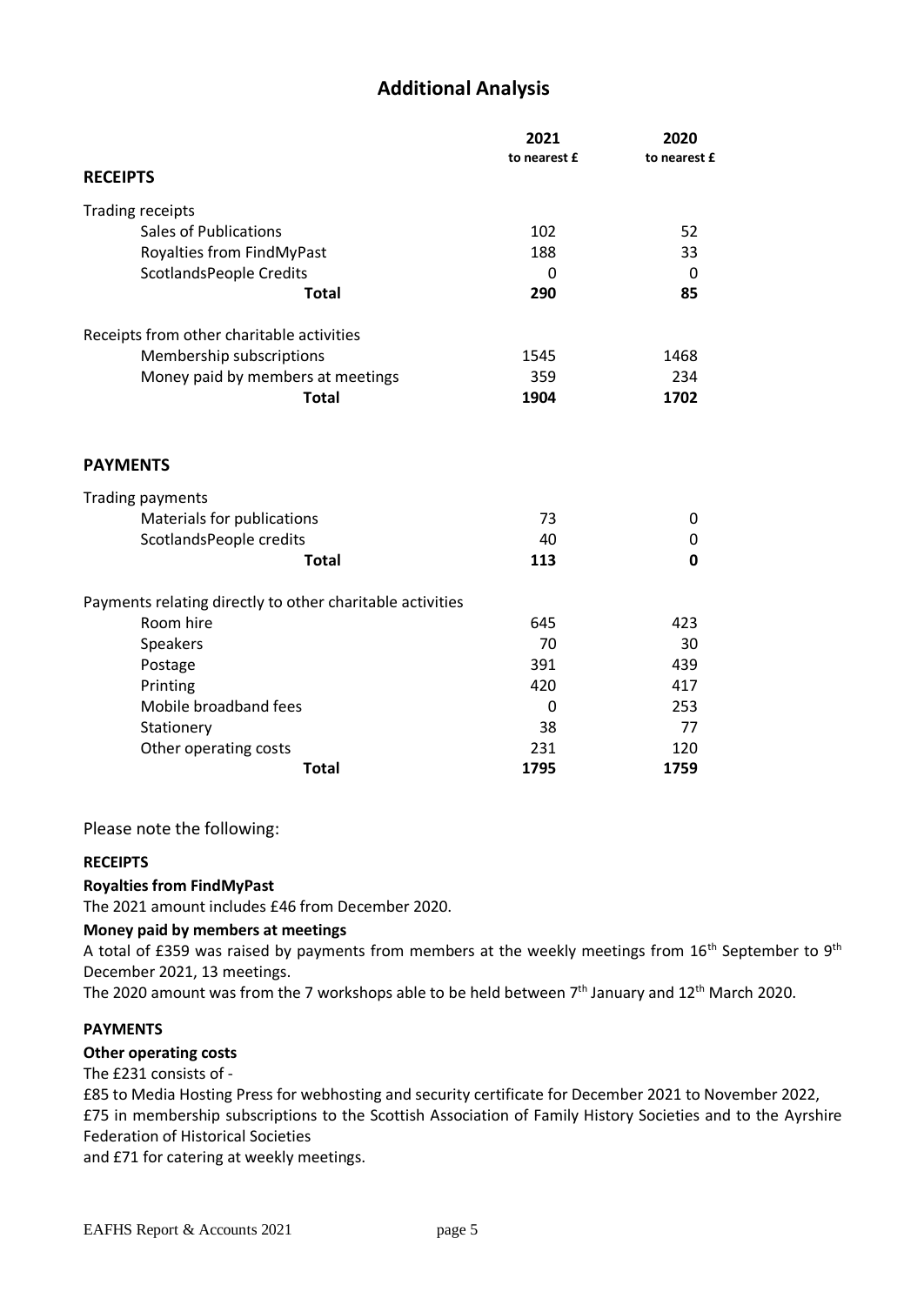# **Statement of Balances at 31st December 2021**

#### **Bank balances and cash in hand**

|                                                                                                                                                                                                          |               |                        | 2021                       |               |                          | 2020       |
|----------------------------------------------------------------------------------------------------------------------------------------------------------------------------------------------------------|---------------|------------------------|----------------------------|---------------|--------------------------|------------|
|                                                                                                                                                                                                          |               |                        | £                          |               |                          | £          |
| Opening balance                                                                                                                                                                                          |               |                        | 15,726.15                  |               |                          | 15740.40   |
| Surplus / deficit for year                                                                                                                                                                               |               |                        | 268.21                     |               |                          | $-14.25$   |
| <b>Closing balance</b>                                                                                                                                                                                   |               |                        | £15,994.36                 |               |                          | £15,726.15 |
| <b>Funds</b>                                                                                                                                                                                             |               |                        |                            |               |                          |            |
| In Bank of Scotland account                                                                                                                                                                              |               |                        | 15,958.58                  |               |                          | 15,667.46  |
| In PayPal account                                                                                                                                                                                        |               |                        | 35.78                      |               |                          | 16.19      |
| Cash in hand                                                                                                                                                                                             |               |                        | 0.00                       |               |                          | 42.50      |
| <b>Total Reserves</b>                                                                                                                                                                                    |               |                        | £15,994.36                 |               |                          | £15,726.15 |
|                                                                                                                                                                                                          |               |                        | All funds are unrestricted |               |                          |            |
| <b>Liabilities</b>                                                                                                                                                                                       |               |                        |                            |               |                          |            |
| Amounts (to nearest £)                                                                                                                                                                                   |               |                        | £0                         |               |                          | £0         |
| <b>Assets</b> (estimated value, to nearest £)<br>Computers, printers and other equipment<br>Amount brought forward<br>less 25% depreciation<br>plus additional items<br>Cupboards etc and display stands | 588<br>$-147$ | 441<br>$\underline{0}$ | 441                        | 745<br>$-186$ | 559<br>29                | 588        |
| Amount brought forward<br>less 10% depreciation<br>plus additional items                                                                                                                                 | 260<br>$-26$  | 234<br>$\overline{0}$  |                            | 269<br>$-27$  | 242<br><u>18</u>         |            |
|                                                                                                                                                                                                          |               |                        | 234                        |               |                          | 260        |
| Research resources – books, discs & fiche                                                                                                                                                                |               |                        |                            |               |                          |            |
| Amount brought forward<br>less 10% depreciation                                                                                                                                                          | 387<br>$-39$  | 348                    |                            | 478<br>$-48$  | 430                      |            |
| less sale of old stock                                                                                                                                                                                   |               | 0                      |                            |               | $-43$                    |            |
| plus additional items                                                                                                                                                                                    |               | $\overline{0}$         | 348                        |               | $\overline{\phantom{0}}$ | 387        |
| Stock - publications for sale and materials                                                                                                                                                              |               |                        | 287                        |               |                          | 316        |
|                                                                                                                                                                                                          | <b>Total</b>  |                        | £1310                      |               |                          | £1551      |

# **Approved by the Trustees and signed on their behalf**

Signed by the Chairman and the Treasurer

Date of Approval 24 / 2 / 2022